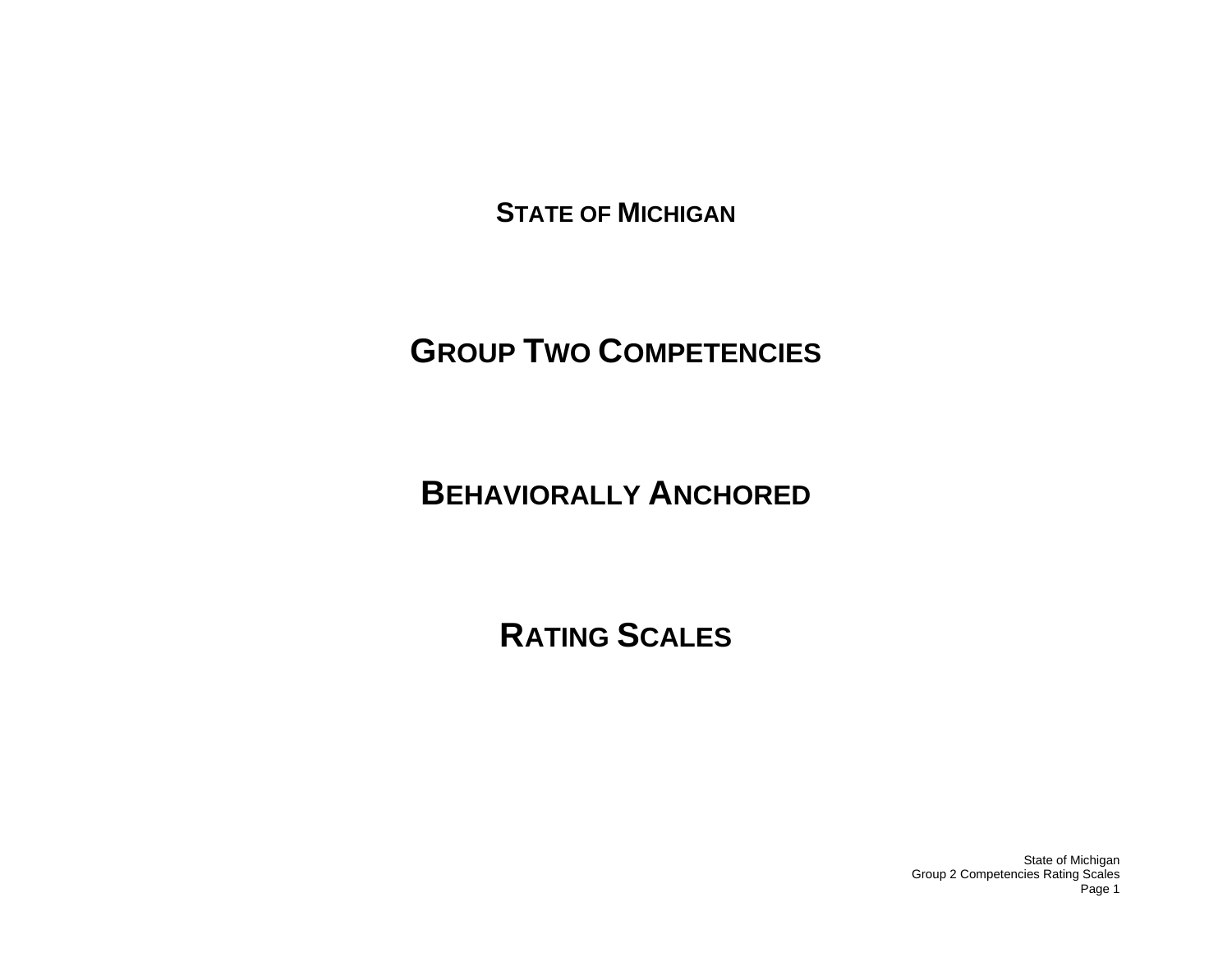## **ADAPTABILITY**

Maintaining effectiveness when experiencing major changes in personal work tasks or the work environment; adjusting effectively to work within new work structures, processes, requirements or cultures.

#### **Needs Improvement**

- •Makes active attempts to delay or prevent change from occurring.
- •Fails to implement change as required.
- •Is vocally negative or exhibits negative attitude about change.
- •Refuses to learn new concepts.
- •Challenges new work methods/procedures.
- •Avoids complying with new requirements or work situations.
- •Dwells on how things were done in the past.
- •Lingers in disoriented state when change occurs; has difficulty accomplishing routine tasks.

#### **Meets Expectations**

- •Maintains quality of work when changes occur in the work environment.
- •Addresses change with a positive attitude.
- $\bullet$ Understands that changes occur and effectively and efficiently incorporates them into work routine.
- •Exhibits willingness to comply with change.
- •Quickly modifies behavior to deal with change.
- •Focuses on beneficial aspects of change.
- •Actively seeks information about new work situations.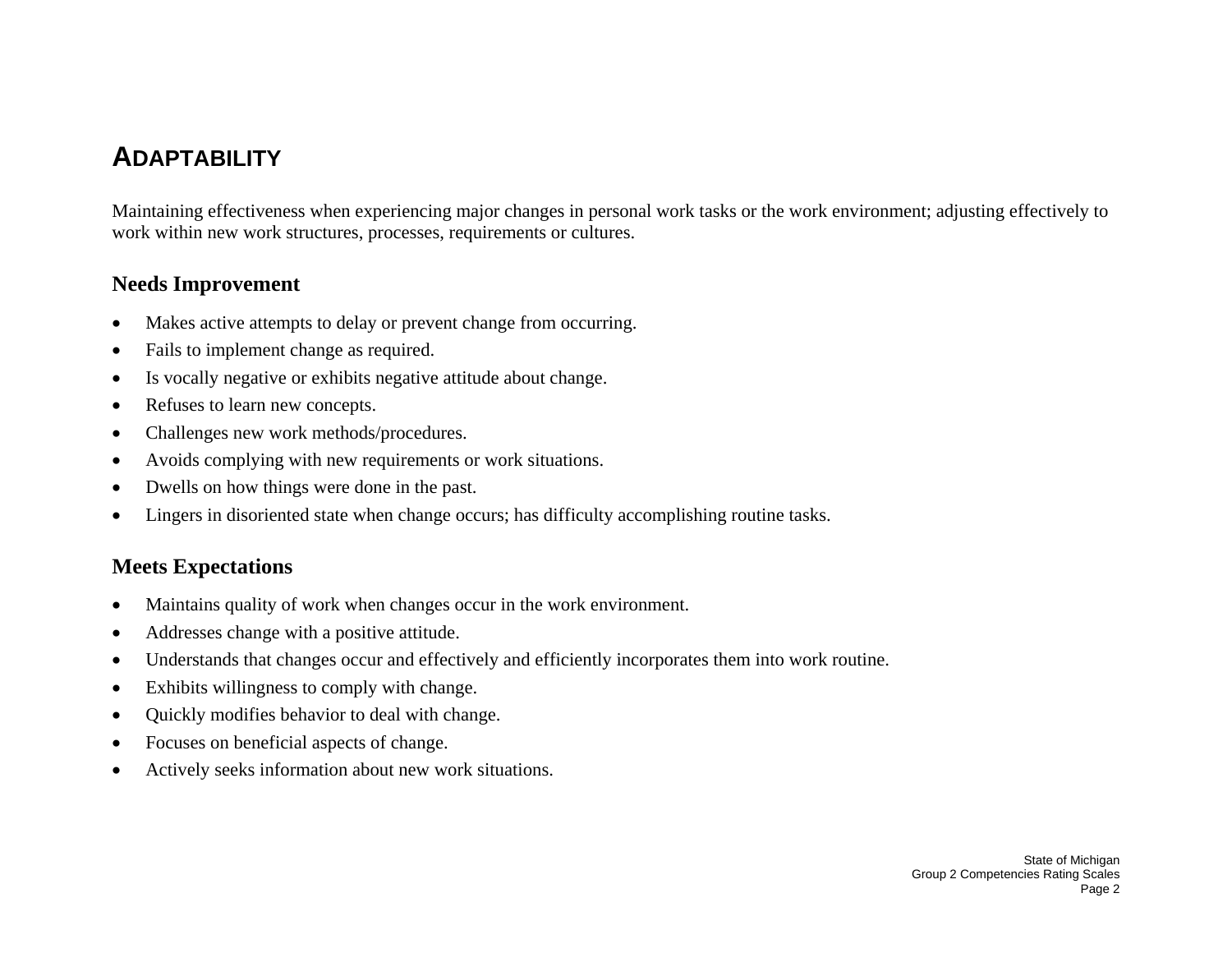- •Enjoys change and continually seeks better methods of accomplishing desired results.
- •Develops innovative solutions to problems that might arise due to change.
- •Consistently motivates others to accept and seek change.
- •Promotes acceptance of change by showing empathy, giving positive examples, and providing explanation.
- •Anticipates change and plans accordingly.
- $\bullet$ Excels in an environment of frequently changing work structures and processes.

# **BUILDING STRATEGIC WORKING RELATIONSHIPS**

Identifying opportunities and taking action to build strategic relationships between one's area and other areas, teams, departments, units, or organizations to help achieve business goals.

- •Avoids or refuses to work with other workgroups.
- •Avoids building job-related relationships.
- •Fails to work cooperatively with others.
- •Has a "we-they" or "not my job" perspective.
- •Sabotages working relationships between others.
- •Refuses to embrace the team concept.
- •Fails to recognize opportunities or take action to build interpersonal relationships.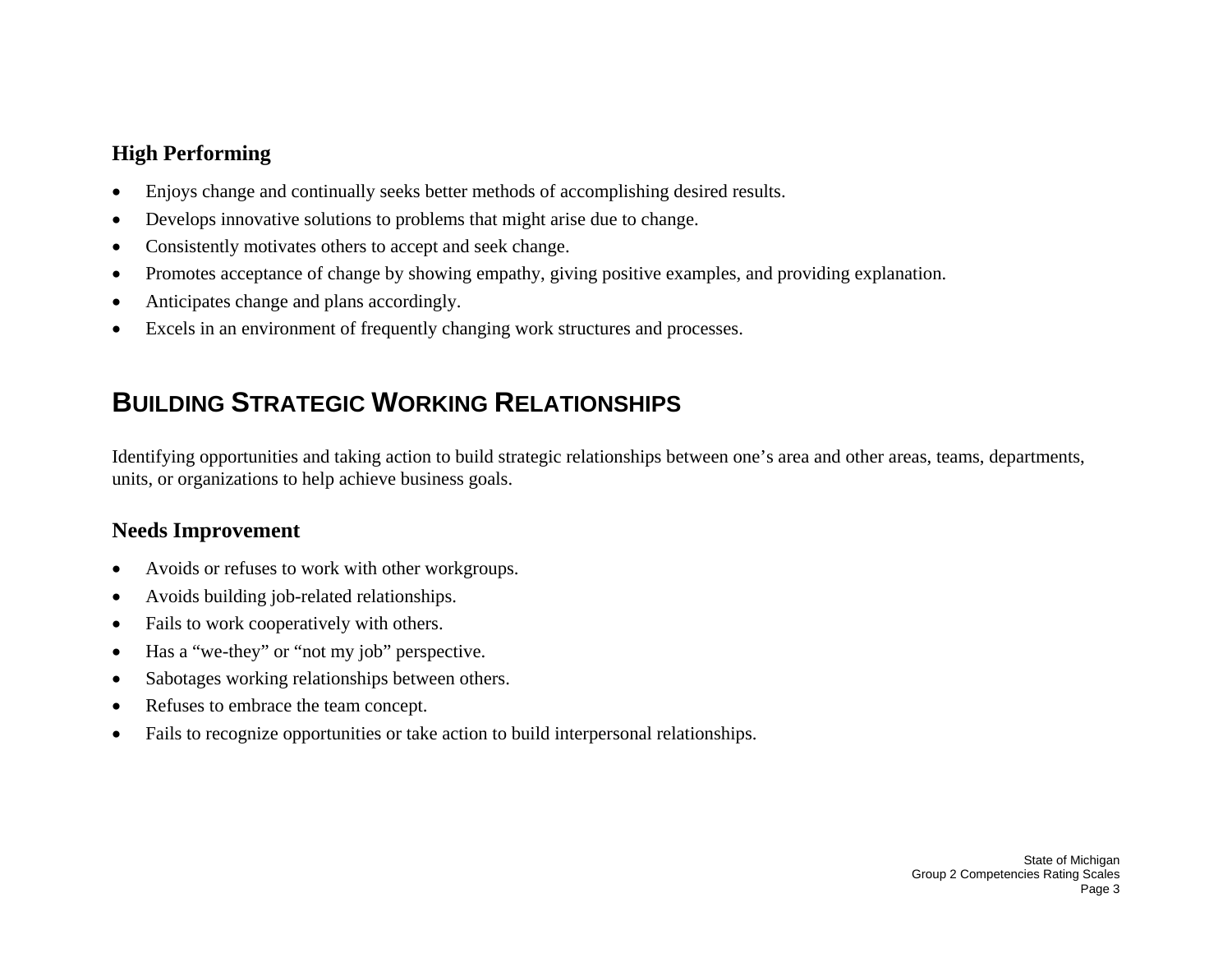- •Belongs to organization and/or groups for information sharing and networking.
- •Willing to share expertise with other staff/workgroups.
- •Successfully maintains a network of work relationships.
- •Explores new opportunities in an effort to create new work relationships.
- •Willingly participates with others to achieve business goals.
- •Has a positive demeanor when dealing with others.
- •Helps other areas to achieve their goals and/or complete tasks when possible.
- •Actively cooperates with others to achieve organization goals.

## **High Performing**

- •Consistently volunteers to cross train in other areas to work towards a common goal.
- •Consistently develops new and unique work relationships.
- •Overcomes obstacles to develop and maintain work relationships.
- •Consistently uses skills and knowledge to work with others.
- •Continually exhibits positive outlook when dealing with others.
- •Seeks out and initiates action to build strategic relationships when opportunities are present.
- •Actively seeks out new working relationships.

# **BUILDING TRUST**

Interacting with others in a way that gives them confidence in one's intentions and those of the organization.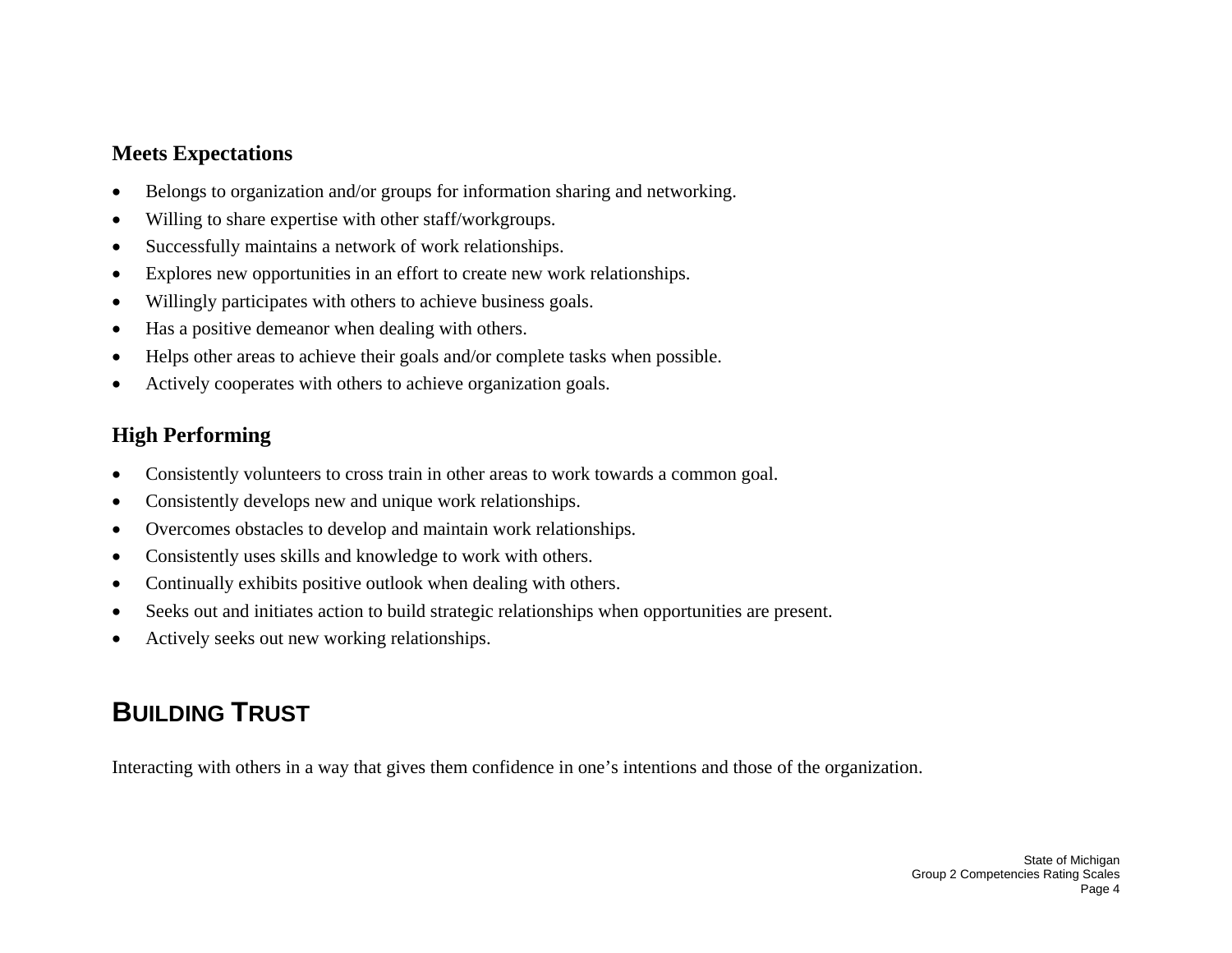#### **Needs Improvement**

- •Does not communicate information to others.
- •Refuses to take responsibility for actions.
- •Fails to follow through on commitments.
- •Fails to treat others in a fair and consistent manner.
- •Does not keep confidential or personal information to self.
- •Often reverses decisions.

## **Meets Expectations**

- •Treats others fairly and equitably.
- •Is trustworthy with confidential information.
- •Follows through with commitments.
- •Accepts responsibility for one's actions, regardless of the outcome.
- •Displays professionalism and impartiality.
- $\bullet$ Communicates openly and honestly with others.

- •Displays honesty and integrity in all situations.
- •Consistently treats others with respect and dignity.
- •Openly accepts responsibility for setbacks and less successful endeavors by self and modifies actions for the future.
- •Consistently maintains confidentiality when appropriate.
- •Consistently follows through with commitments and avoids over-committing.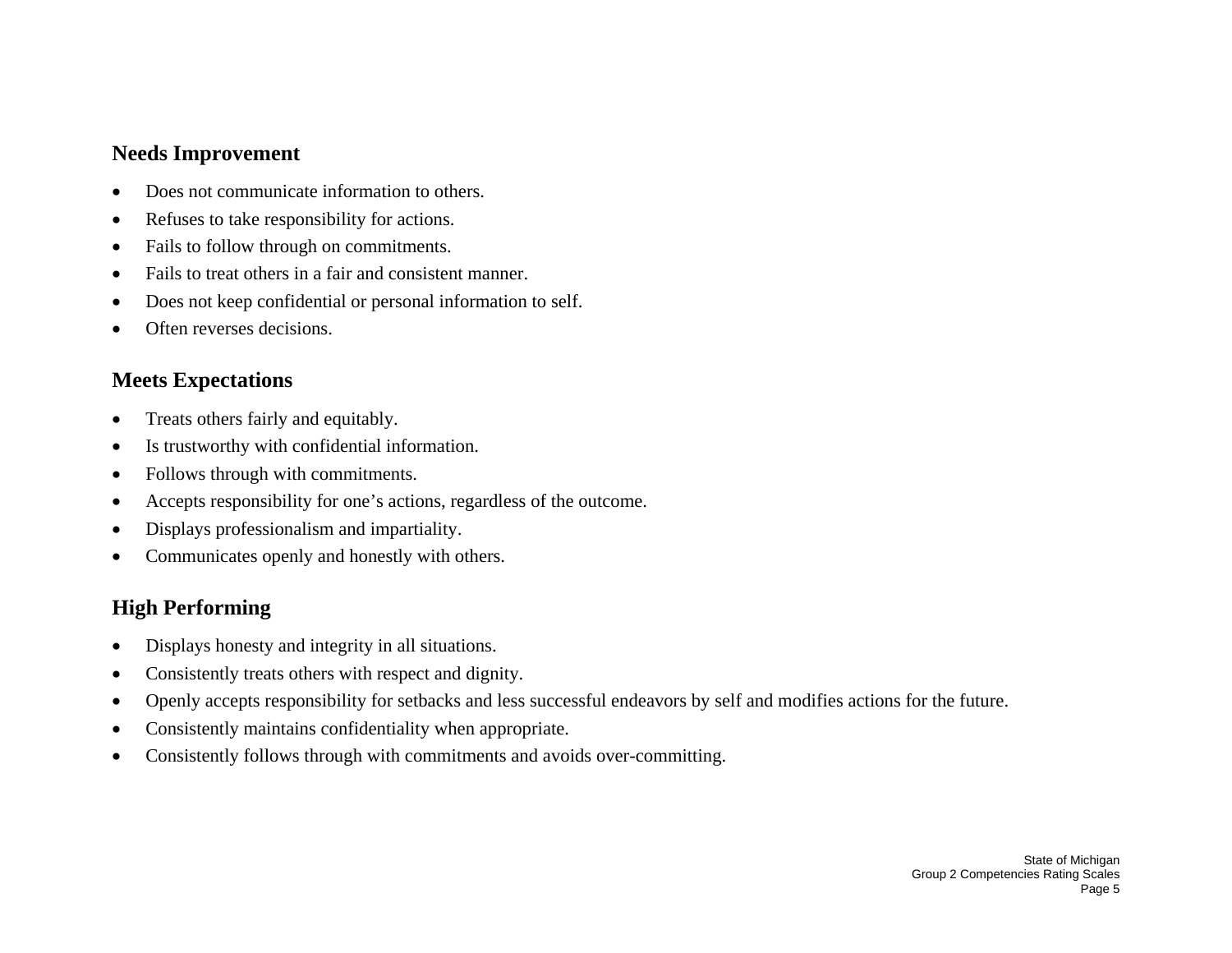## **COACHING**

Providing timely guidance and feedback to help staff strengthen specific knowledge and skill areas needed to accomplish a task or solve a problem.

#### **Needs Improvement**

- •Avoids sharing expertise; withholds information.
- •Demonstrates unwillingness to train/coach others.
- •Does not provide feedback and/or assistance to the team.
- •Is frustrated by questions from team members; doesn't want to provide answers/support.
- •Does not offer encouragement to the team.
- •Is not receptive to new ideas.
- •Creates or contributes to obstacles to others' success.

#### **Meets Expectations**

- •Provides feedback in a timely manner.
- •Shares knowledge and expertise with others.
- •Offers guidance at onset of and throughout projects.
- •Assists staff members with the completion of tasks when asked.
- •Seeks and gives information; checks for understanding.
- •Provides instruction, demonstration and serves as a role model for others.
- •Encourages questions and problem solving.
- •Is receptive to new ideas.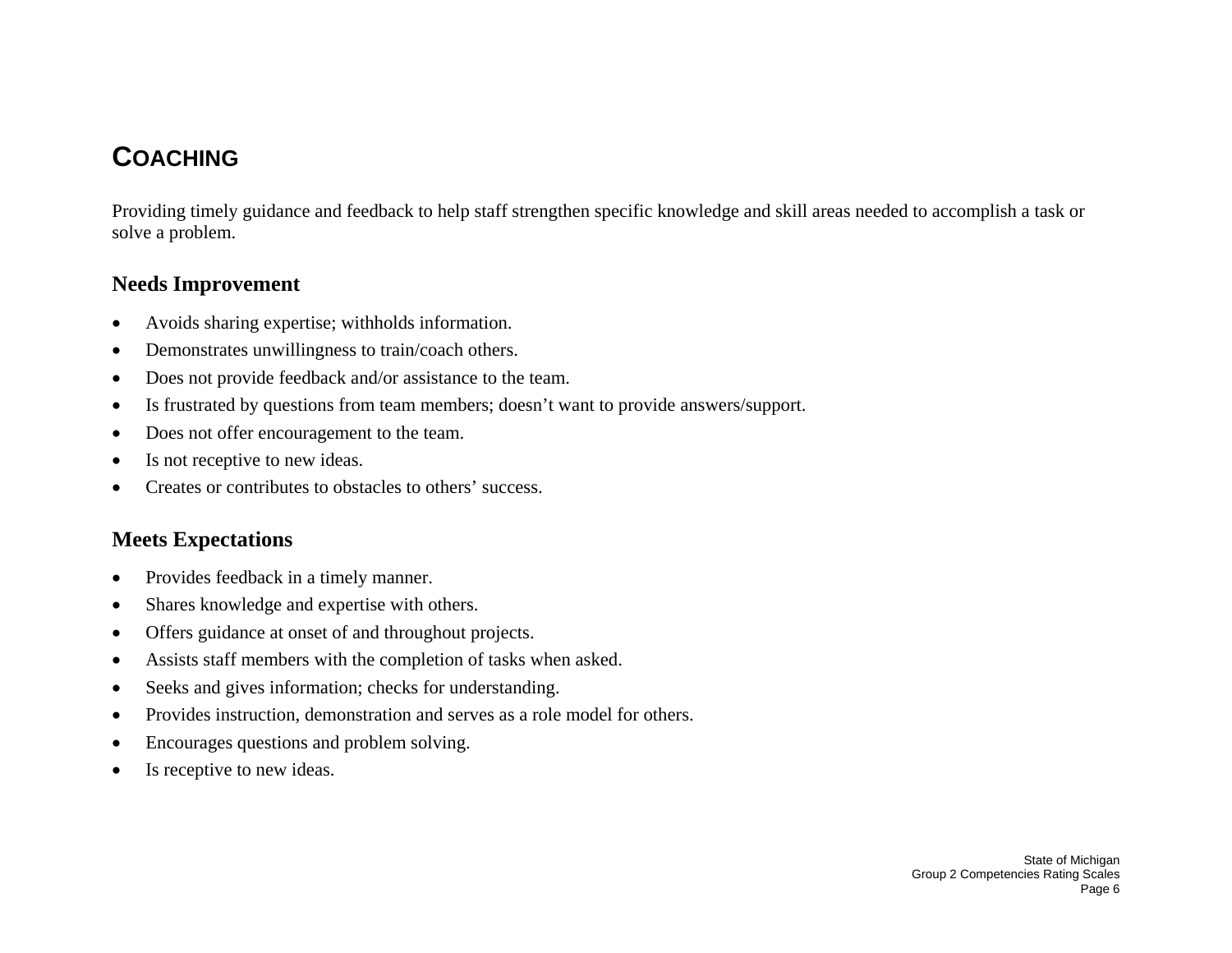- •Solicits, listens to, and acknowledges the ideas of others.
- •Actively shares knowledge and expertise for the betterment of the work area.
- •Enthusiastically serves as a mentor for the team.
- •Consistently provides timely and appropriate feedback; checks for understanding.
- •Assists others in the completion of tasks without prompting.
- •Consistently coaches in a way that allows others to find the solution.

# **CONTINUOUS LEARNING**

Actively identifying new areas for learning; regularly creating and taking advantage of learning opportunities; using newly gained knowledge and skill on the job and learning through their application.

## **Needs Improvement**

- •Is unwilling to attend training classes or participate in learning opportunities.
- •Is ambivalent during training; is inactive learner in training.
- •Exhibits resistance to training/learning; does not value training.
- •Is complacent with current job duties; is not receptive to learning new work methods.
- •Refuses to use learned methods when completing tasks.
- •Refuses to utilize required information to improve work processes.

## **Meets Expectations**

•Participates in and shares learning with others in order to benefit the work area.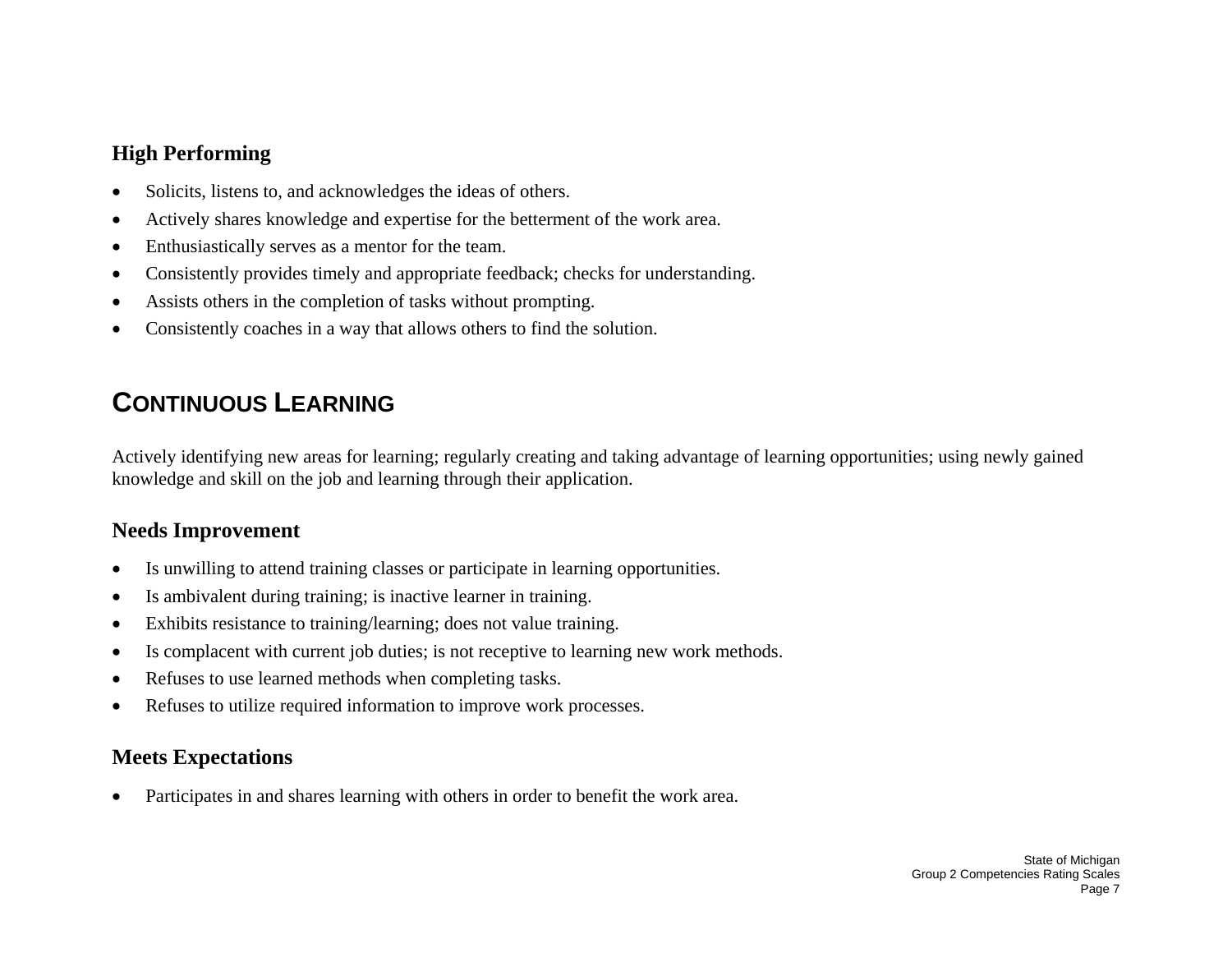- •Actively participates in work-sponsored training programs and activities.
- •Shows interest in personal and professional development activities.
- •Uses learned skills to achieve goals.
- •Considers/accepts alternatives to accomplish work objectives.
- •Applies new alternatives on the job.
- •Seeks out learning opportunities.
- •Learns through trial and error; understands failure is necessary for development.
- •Adds to current body of knowledge through self-study.

- •Researches training modes for the team to keep current in techniques and information.
- •Volunteers to take training classes, attend seminars and meetings to gain more knowledge for development of the team and self.
- •Introduces new techniques and processes from ideas learned.
- •Stays current with technical knowledge in one's work.
- •Looks into other avenues to broaden scope of knowledge to benefit the work area.
- •Works to eliminate barriers to continuous learning.
- •Develops and adapts learned skills as knowledge base grows.

# **CONTRIBUTING TO TEAM SUCCESS**

Actively participating as a member of a team to move the team toward the completion of goals.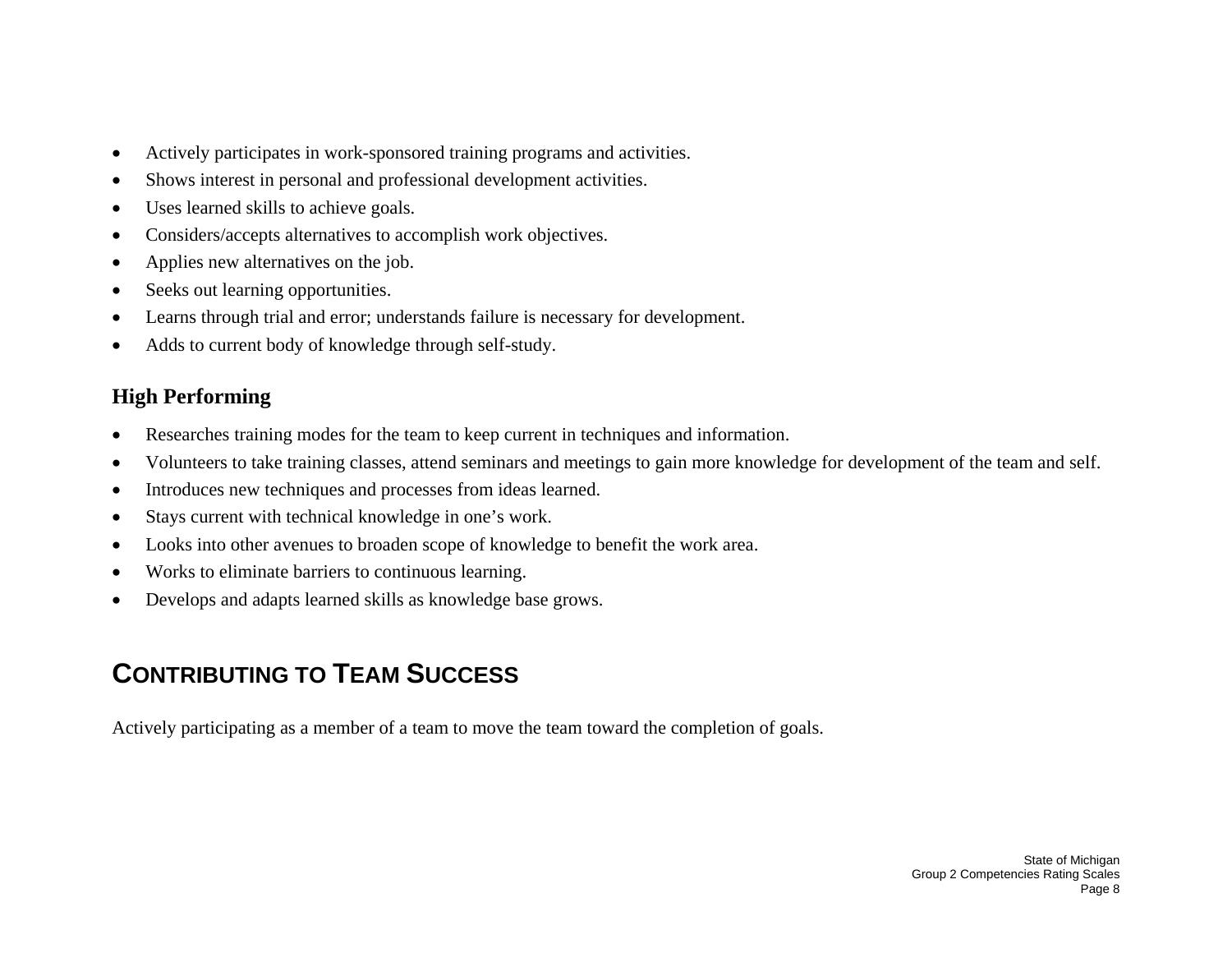### **Needs Improvement**

- •Does not support the team.
- •Fails to volunteer skills and ability to contribute to goal attainment.
- •Hoards information or knowledge that may assist team in reaching goals.
- •Ignores team and organizational goals.
- •Segregates self from group; works alone; avoids team participation.
- •Undermines team and organizational goals.
- •Does not complete tasks, leaves for others to finish.

## **Meets Expectations**

- •Participates in team activities.
- •Open to the ideas of other team members.
- •Shares knowledge and information in order to complete activities.
- •Serves as an active member on project teams.
- •Participates and contributes in team meetings.
- •Makes suggestions for team goals, provides necessary resources.
- •Removes obstacles; listens and is involved in team decisions and actions.

- •Assists team members and takes on added responsibility without hesitation.
- •Encourages team participation; motivates other team members.
- •Excels in leading teams.
- •Helps others achieve without expectation of recognition.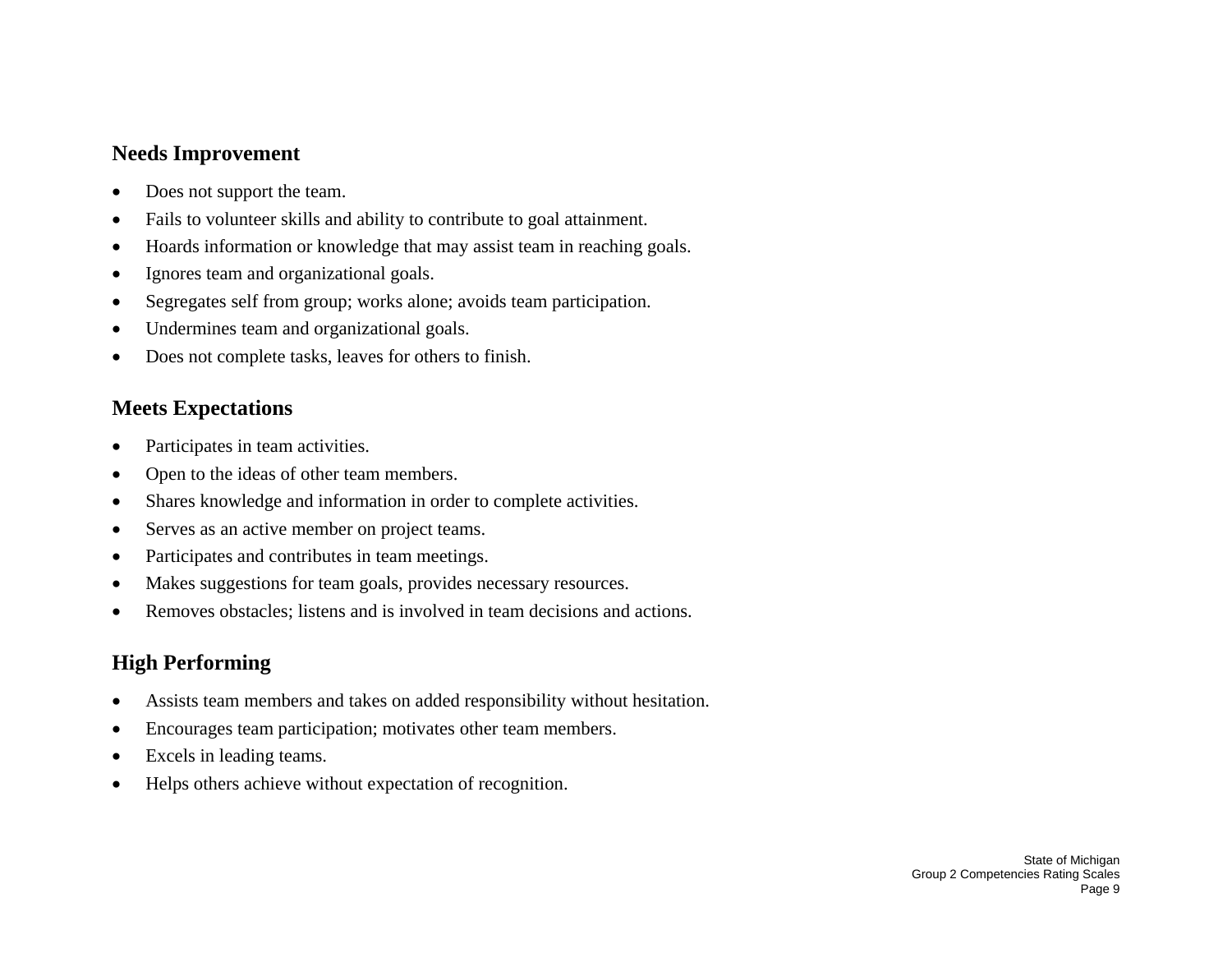- •Voluntarily shares information and knowledge with other team members.
- •Consistently focuses on team goals versus individual tasks.

# **CUSTOMER FOCUS**

Making customers and their needs a primary focus of one's actions; developing and sustaining productive customer relationships.

### **Needs Improvement**

- •Does not listen to the customer to understand their needs.
- •Unwilling to help customers.
- •Fails to ask appropriate questions to determine customer needs.
- •Exhibits a disinterest in customer or customer requests.
- •Fails to follow up on customer concerns, questions, or requests.
- •Does not treat the customer as valued or appreciated.
- •Tends to avoid the customer.
- •Subordinates customer's needs in favor of own.

## **Meets Expectations**

- •Acknowledges customer in a timely manner; meets or exceeds their expectations.
- •Responds to inquiries in a thorough and professional manner.
- •Willing to assist customers and acknowledges customer as valued.
- •Acknowledges customer needs and requests.
- •Shows an interest and interacts with customer.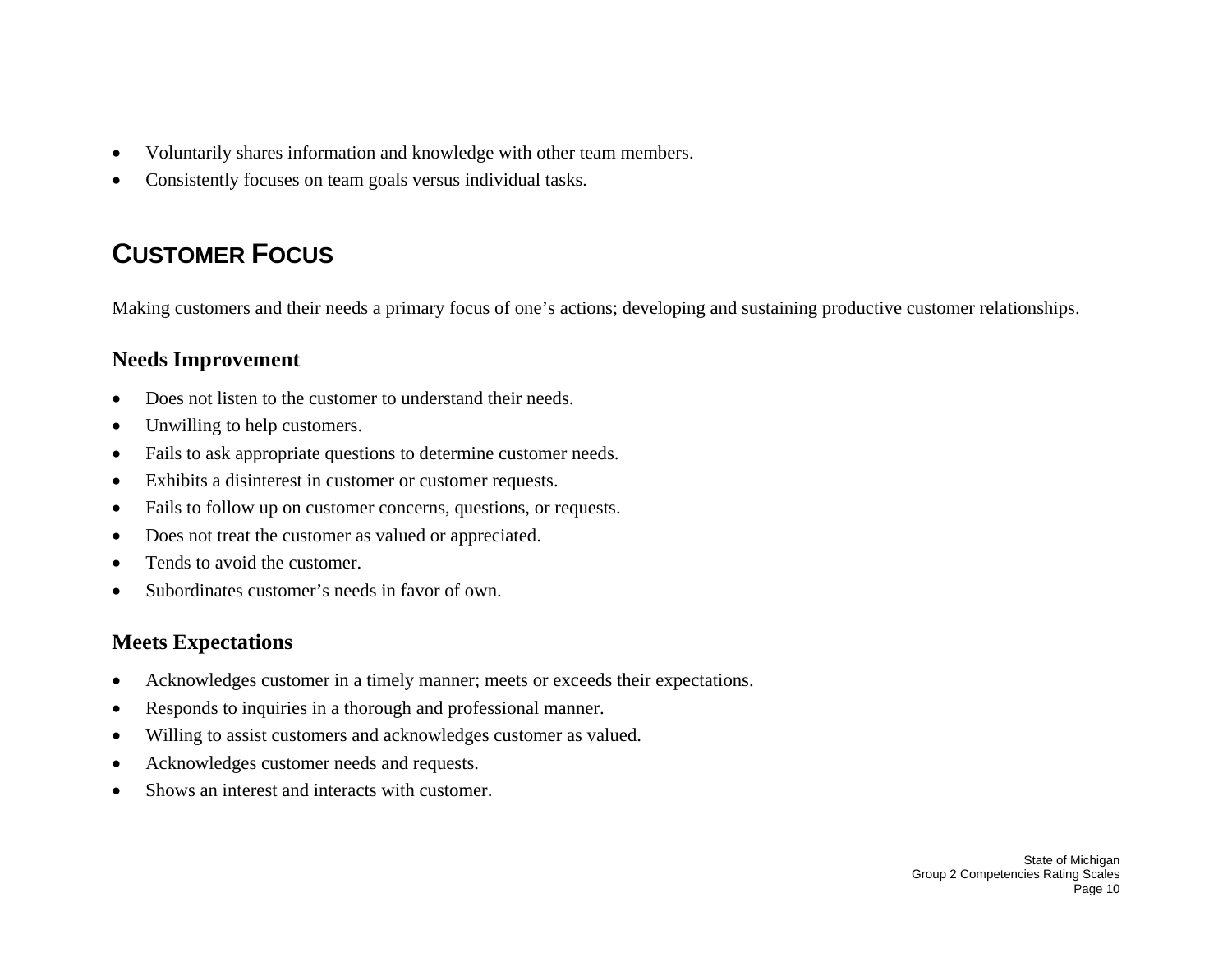- •Validates customer and elicits their feedback.
- •Actively listens to customer to determine their needs.
- •Balances own needs with customer's.

- •"Goes the extra mile" to satisfy customer needs.
- •Frequently exceeds customers' expectations.
- •Cooperates with other departments to meet customer's needs.
- •Is able to anticipate customer needs.
- •Builds a positive relationship with customer.
- •Actively seeks customer feedback.
- •Consistently treats customer with courtesy and respect.
- •Consistently checks for understanding and satisfaction.
- •Subordinates own needs in favor of customer's.

# **COMMUNICATION**

Clearly conveying and receiving information and ideas through a variety of media to individuals or groups in a manner that engages the audience, helps them understand and retain the message, and permits response and feedback from the audience.

- •Does not seek clarification from others when the message is unclear.
- •Does not pass on information in a timely manner.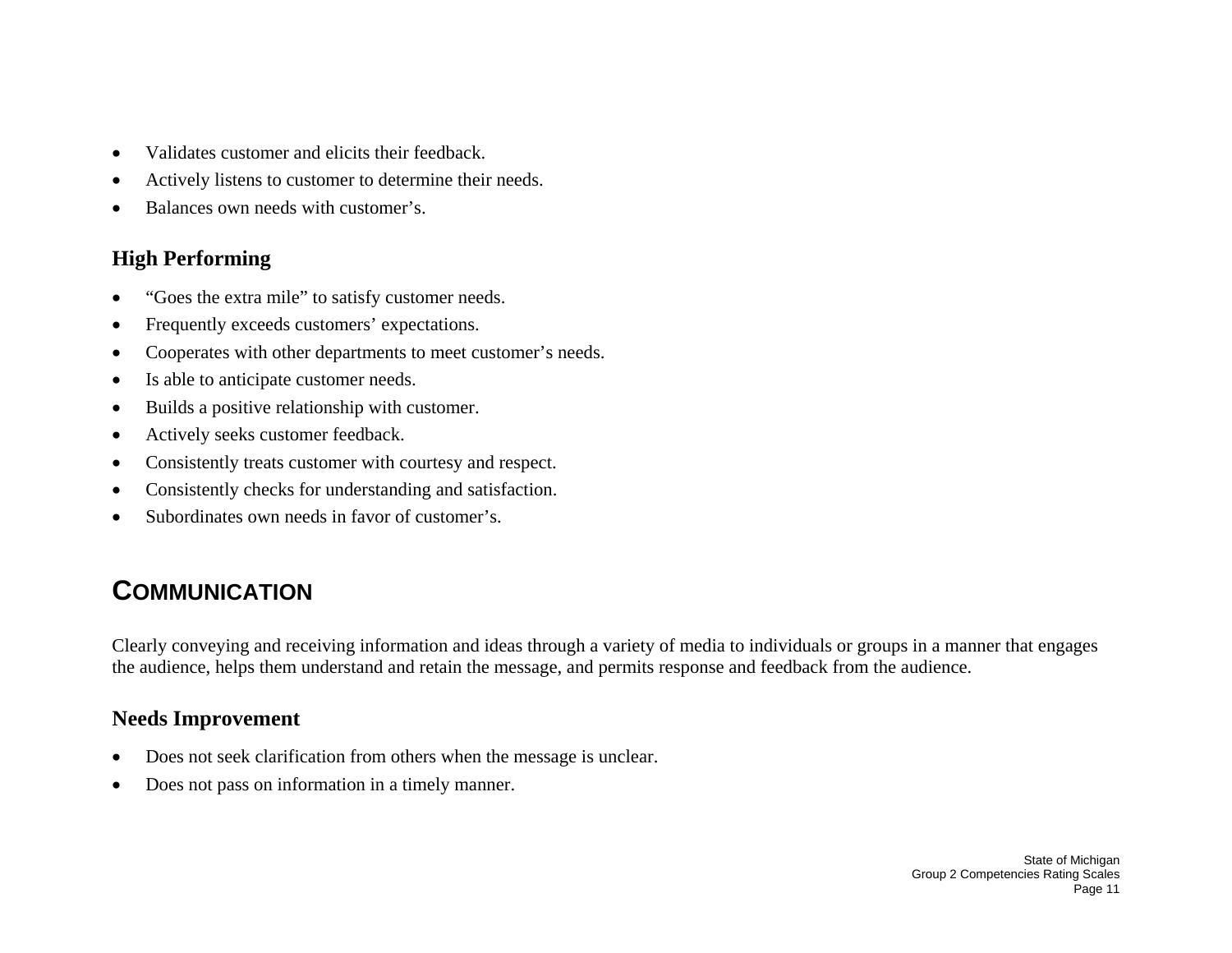- •Exhibits an unwillingness to listen; is frequently interruptive in conversations.
- •Fails to correctly interpret communication from others.
- •Does not convey correct information to others.
- •Uses incorrect grammar and/or spelling in work product and communication.

- $\bullet$ Gives clear and concise directions – clarifies in terms understood by the receiver.
- •Correctly interprets information from others.
- •Seeks input from the audience; checks for understanding.
- •Uses appropriate communication tools based on information to be conveyed.
- •Uses appropriate tone, body language, grammar and spelling in communication.

- •Possesses excellent verbal and written communication skills.
- •Consistently identifies understanding level of others and communicates appropriately.
- •Presents information/message in different ways to enhance understanding.
- •Is able to relay complicated information to others and have it interpreted correctly.
- •Has a superior knowledge of the methods of communications and when to use them.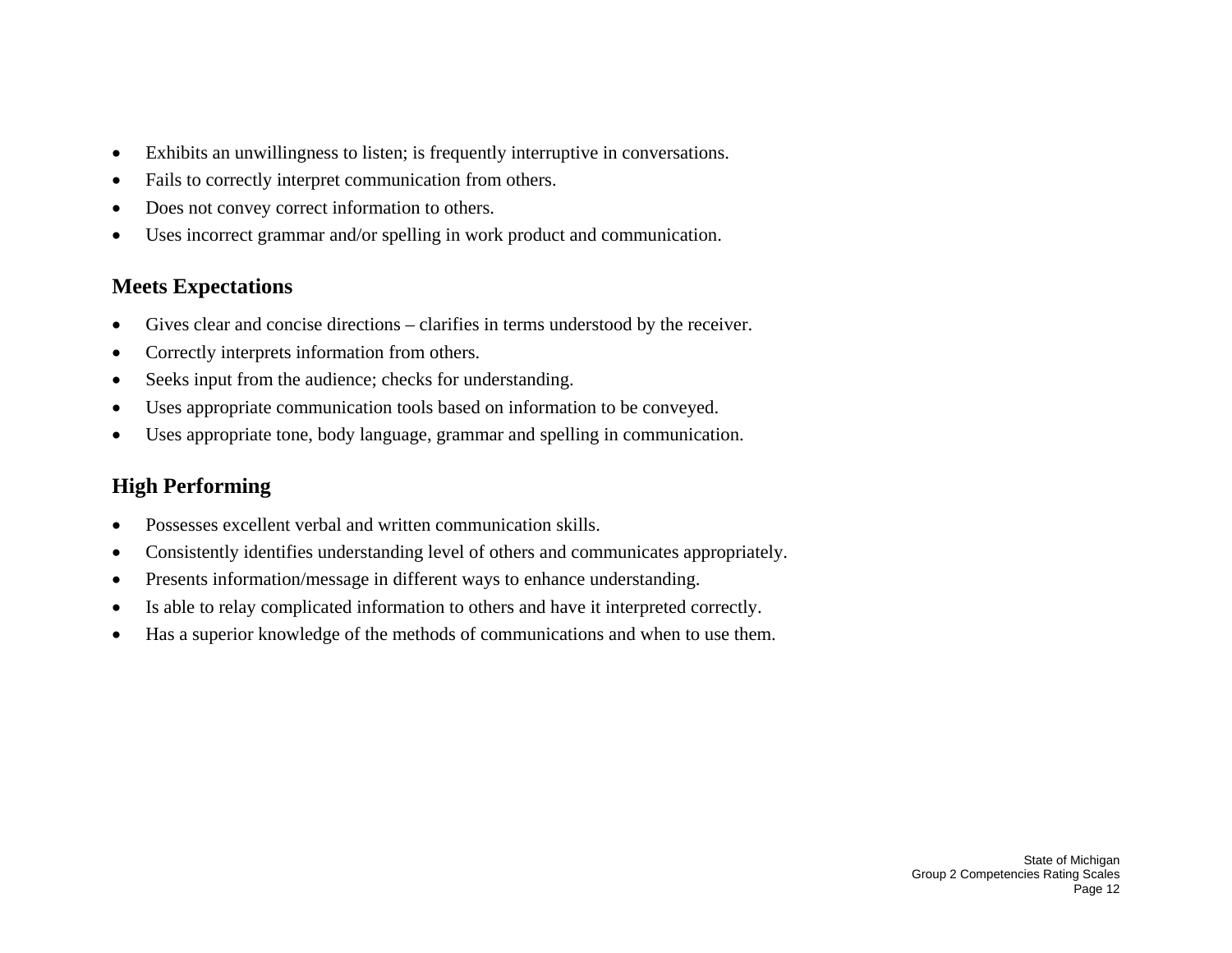## **DECISION MAKING**

Identifying and understanding issues, problems, and opportunities; comparing data from different sources to draw conclusions; using effective approaches for choosing a course of action or developing appropriate solutions; taking action that is consistent with available facts, constraints, and probable consequences.

#### **Needs Improvement**

- •Lacks confidence in decisions; procrastinates; refuses to make decisions individually; reverses decisions often.
- •Does not make decisions in a timely manner.
- •Makes decisions based on inadequate information.
- •Acts without reviewing possible outcomes.
- •Basis for making decisions is unclear; provides no rationale.
- •Decisions lack sensitivity.
- •Does not involve others in the decision making process.

#### **Meets Expectations**

- •Makes quality decisions in a timely manner.
- •Draws from experience and analysis when making decisions; exhibits confidence in decisions.
- •Examines situation and compares data in order to act appropriately.
- •Uses resources available to make decisions.
- •Acknowledges limitations and seeks advice when unsure.
- •Understands and considers impact of actions.
- •Creates relevant options for addressing problem.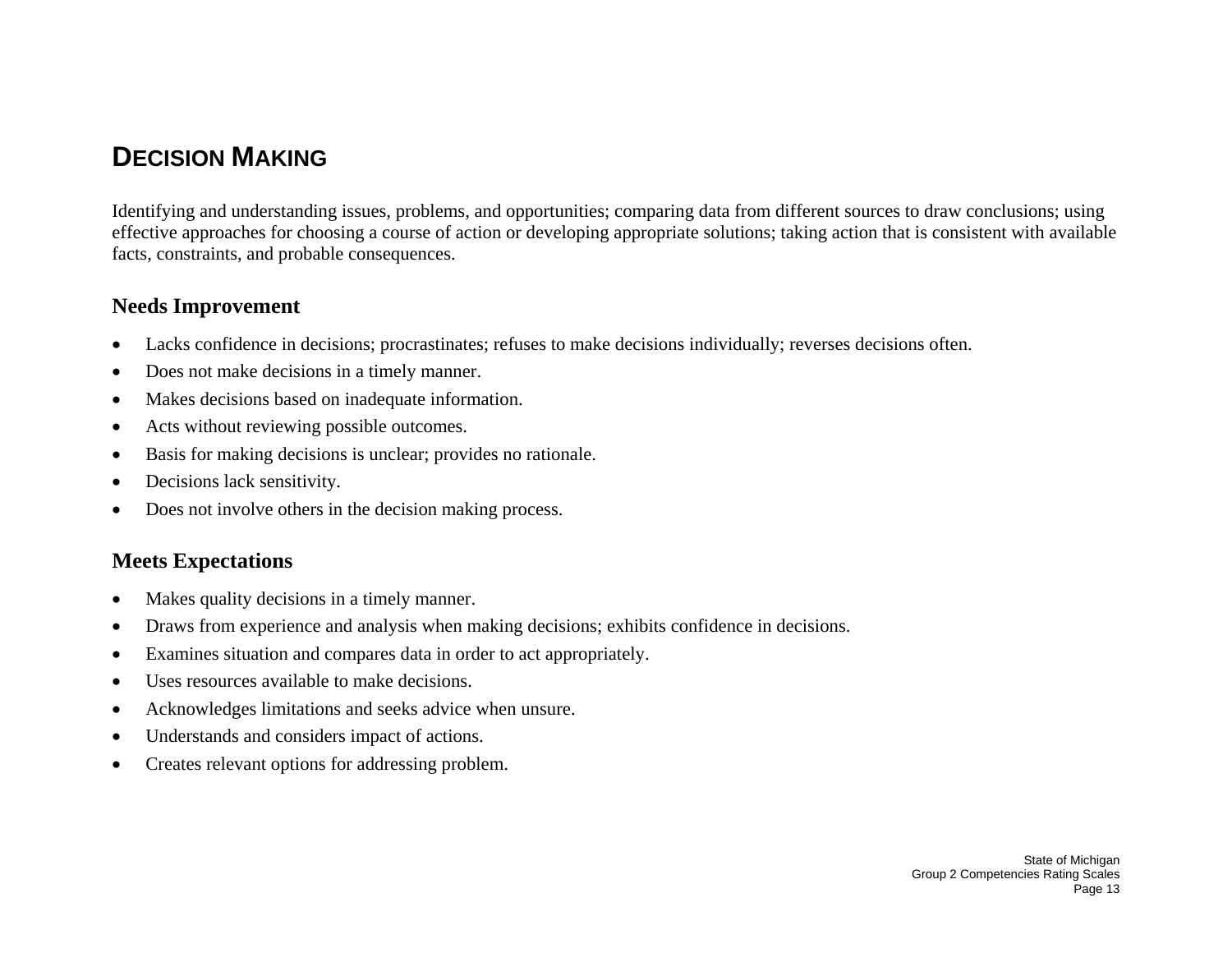- •Consistently gathers all information including opinions, then makes an informed decision.
- •Identifies and anticipates possible outcomes; creates positive solutions; reduces the impact of negative attitudes.
- •Excels in researching information to resolve problems, make decisions.
- •Involves others in the decision making process to obtain buy-in.
- •Consistently makes decisions in a timely manner.
- •Looks for opportunities to solve issues before they become problems.

# **FOLLOW-UP**

Monitoring the results of delegations, assignments, or projects, considering the skills, knowledge, and expertise of the assigned individual and the characteristics of the assignment or project.

### **Needs Improvement**

- $\bullet$ Does not follow up in a timely manner or does so inconsistently.
- •Procrastinates; expects others to follow up.
- •Doesn't understand if, when, why follow-up is needed.
- •Does not monitor/review at designated steps.
- •Takes no action if task is not delegated.
- •Fails to adjust monitoring schedule as needed for skill level of individual completing task.

## **Meets Expectations**

•Follows up in a reasonable time frame.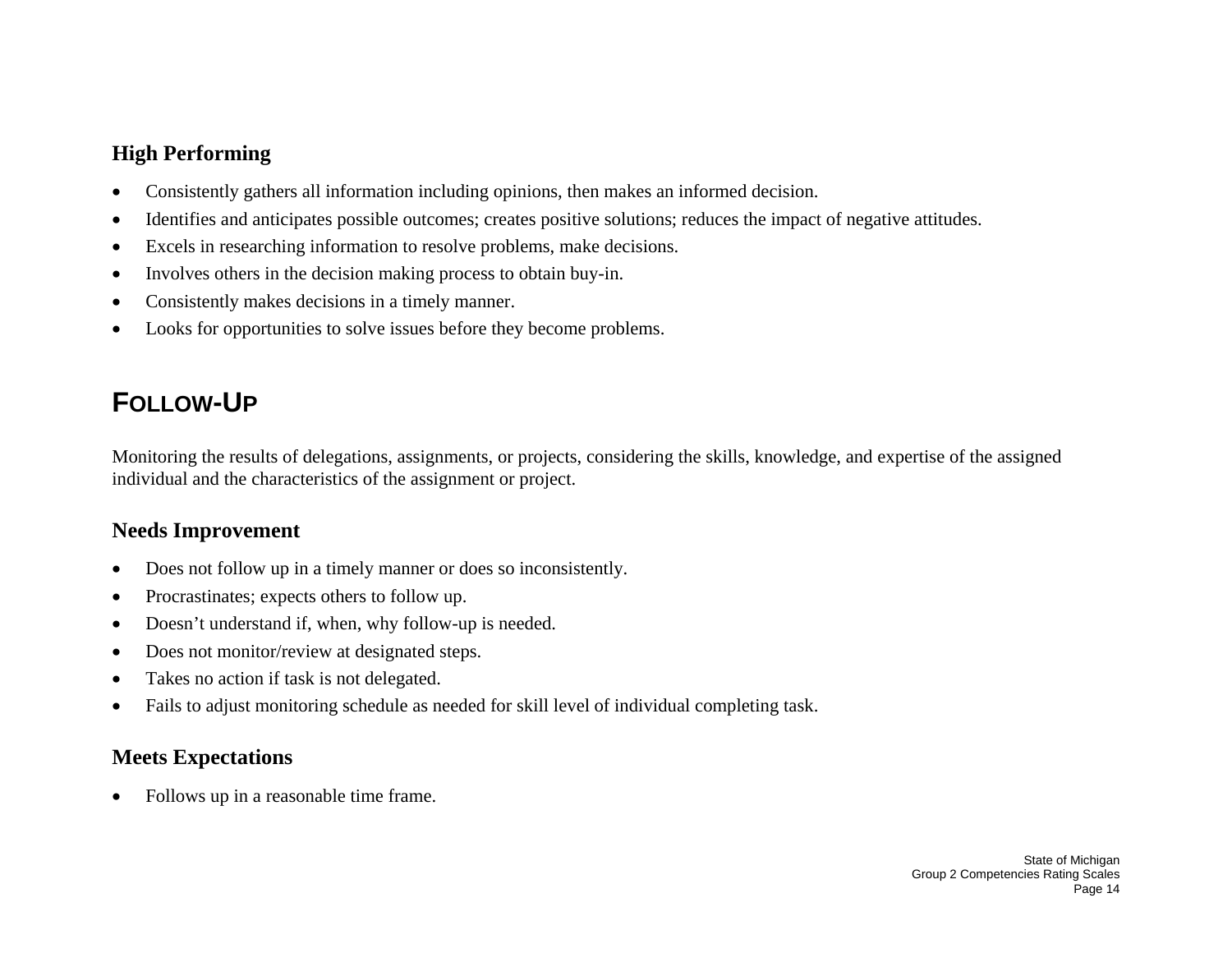- •Understands that follow-up is a reflection of the department and employee.
- •Follows up on action items and correspondence after meetings.
- •Follow-up includes all entities involved.
- •Knows parameters of group; follows up according to needs/characteristics of individuals.
- •Determines extent of monitoring needed based on the task and the individual completing the task.
- $\bullet$ Consistently takes appropriate action as needed to get task completed.

- •Is consistently proactive and anticipates the needs of others.
- •Seeks to improve existing methods of follow-up.
- •Ensures follow-up is thorough and complete.
- •Develops methods to track follow-up.
- •Follow-up includes alternatives to eliminate future problems.
- •Is able to minimize need for follow-up by pre-planning and understanding the goal.

# **INITIATING ACTION**

Taking prompt action to accomplish objectives; taking action to achieve goals beyond what is required; being proactive.

- •Fails to take appropriate action to accomplish objectives and goals.
- •Reactive rather than proactive; avoids work.
- •Tasks and deadlines must be assigned.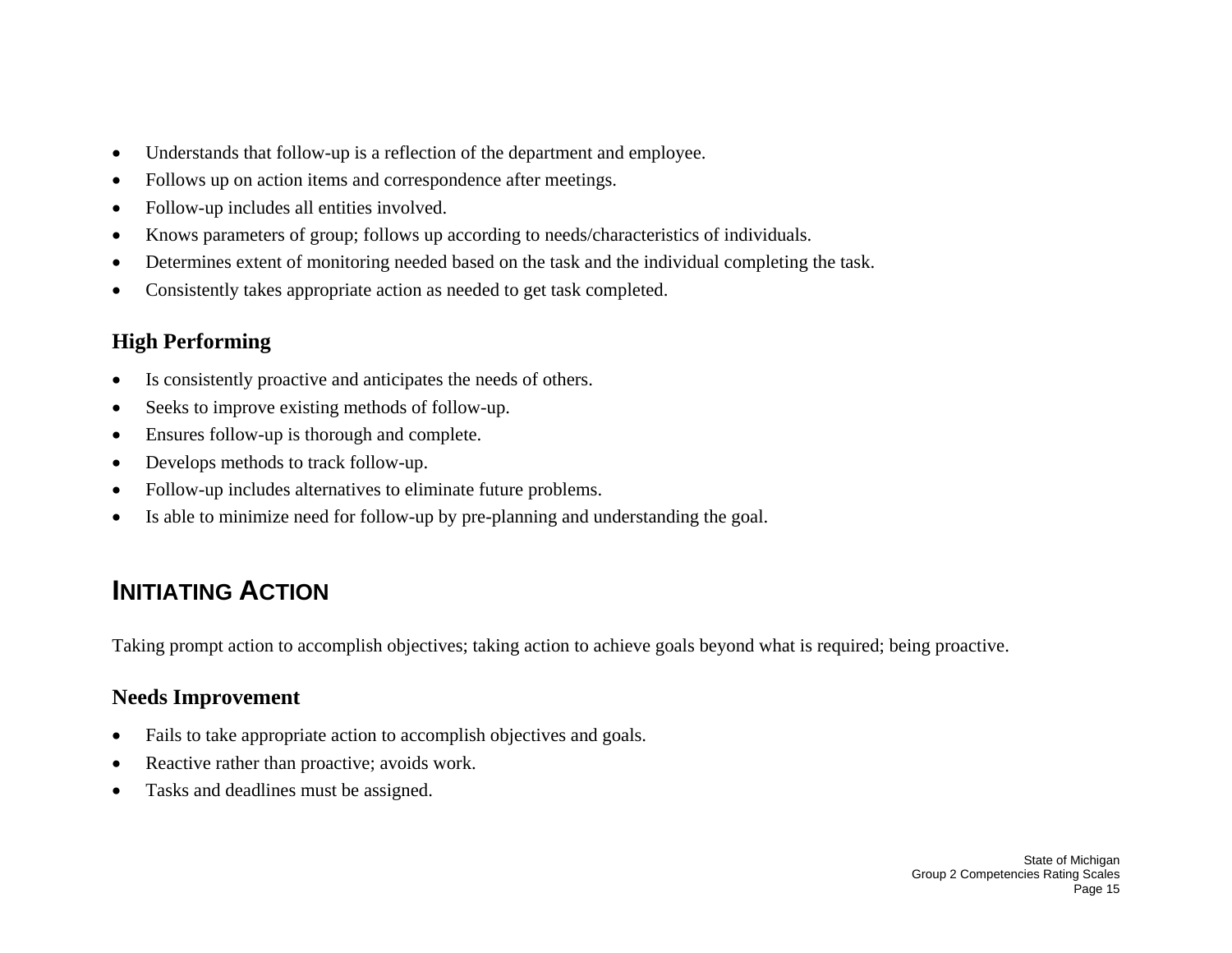- $\bullet$ Fails to follow up or ask questions on projects and processes.
- •Fails to meet job requirements and achieve objectives.
- •Does not meet deadlines.
- •Takes action only when directed to do so.
- •Is content with status quo.

- $\bullet$ Takes appropriate action in a timely manner to accomplish objectives and achieve goals.
- •Self-motivated, completes tasks with little or no direction.
- •Goes beyond status quo.
- •Takes independent action when becomes aware of need.
- •Follows through on projects.
- •Applies new knowledge and skills to existing processes.
- •Seeks opportunities to strengthen/add value to assigned tasks, responsibilities.

- •Actions exceed job requirements.
- •Proactively takes action to accomplish objectives and goals.
- •Achieves goals ahead of schedule, produces high quality work.
- •Seeks new assignments to resolve problems, issues.
- •Starts new projects/processes independently.
- •Finds interim solutions quickly and identifies corrective action to meet/solve problems as necessary.
- $\bullet$ Brings suggestions for improvements to attention of supervisor.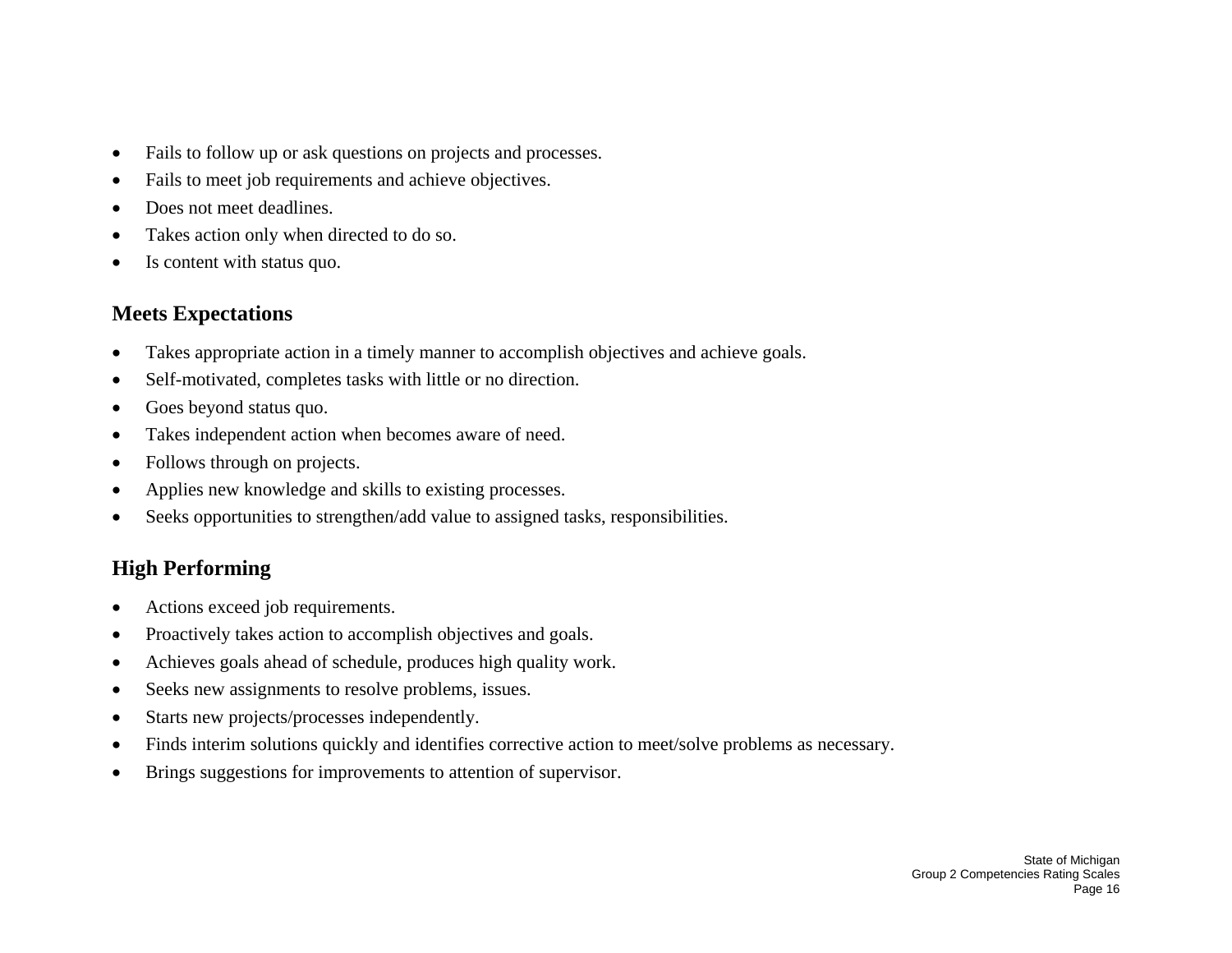## **INNOVATION**

Generating innovative solutions in work situations; trying different and novel ways to deal with work problems and opportunities.

#### **Needs Improvement**

- •Lacks energy, creativity, inventiveness, originality.
- •Unwilling to consider new ideas and practices.
- •Unable to generate ideas, solutions.
- •Avoids or puts off assignments that require innovation.
- •Does not view situations from multiple perspectives.
- •Does not attempt to understand new technology relevant to work needs.
- $\bullet$ Does not value positive change.

## **Meets Expectations**

- $\bullet$ Willing to try new suggestions and ideas.
- •Looks for new ways of completing tasks efficiently and effectively.
- •Looks to integrate current methods with new ideas to increase efficiency.
- •Is creative and imaginative in crafting solutions.
- •Often has new ideas to solve problems.
- •Recommends alternative solutions to problems.
- •Maintains quality work while testing new approaches.

State of Michigan Group 2 Competencies Rating Scales Page 17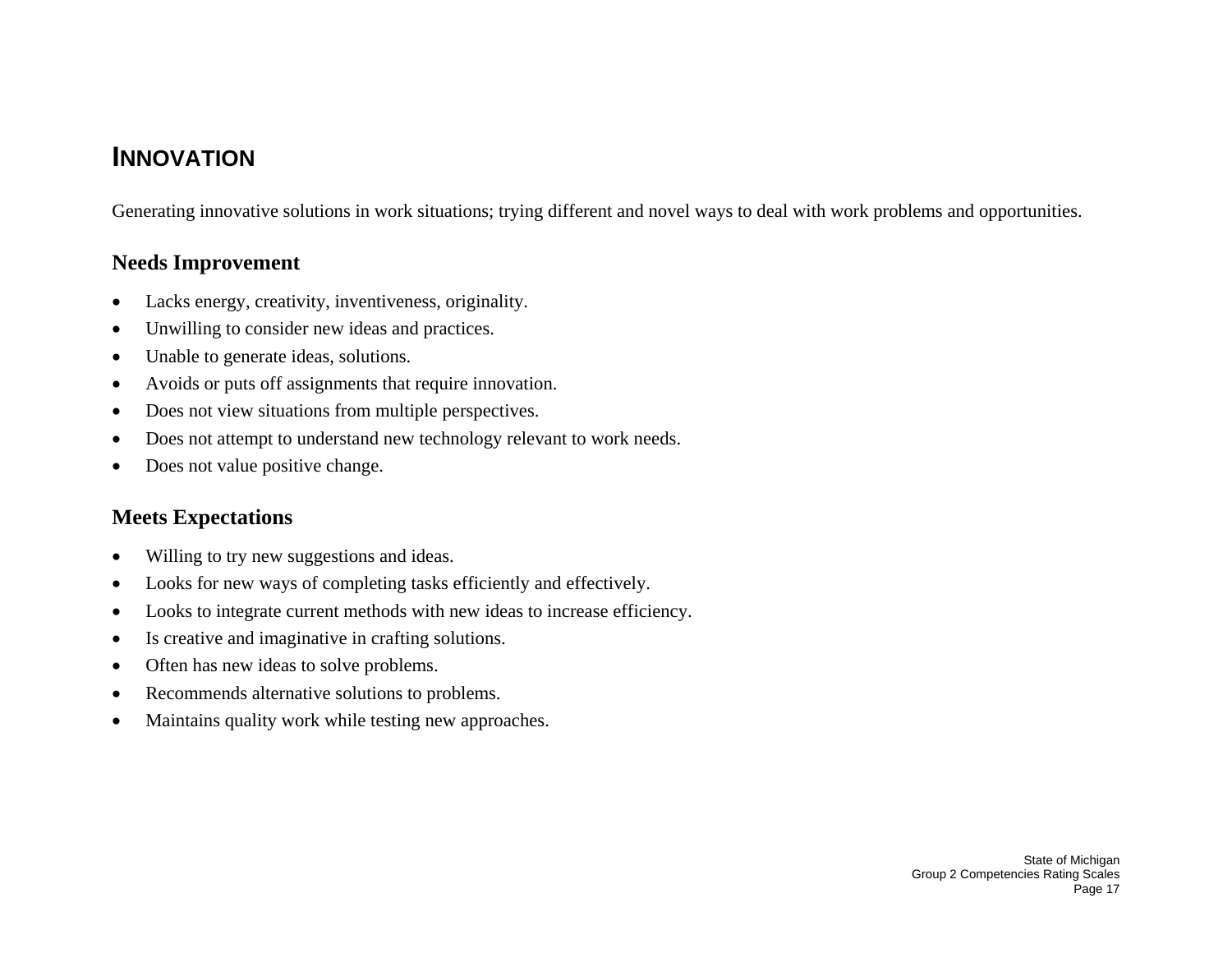- •Actively develops and implements new strategies.
- •Creates new ways of performing tasks.
- •Makes suggestions, looks for different solutions.
- •Contributes unique suggestions in brainstorm and problem-solving activities.
- •Is able and willing to research possible solutions.
- •Looks for new ways to improve processes.
- •Consistently seeks optional approaches to work.
- •Seeks out opportunities to use available new technology to meet work goals better, faster, cheaper.

# **PLANNING AND ORGANIZING WORK**

Establishing courses of action for self and others to ensure that the work is completed efficiently.

- •Has difficulty completing tasks on time.
- •Work area is disorganized, preventing ready access to needed materials.
- •Poor time management skills, unable to set priorities.
- •Challenges use of planning tools.
- •Unable to focus on multiple tasks/assignments.
- •Refuses to adapt work schedule to accommodate others' needs.
- •Fails to learn or use tools like flow charts, planning templates, etc.
- •Consistently misses deadlines and benchmarks.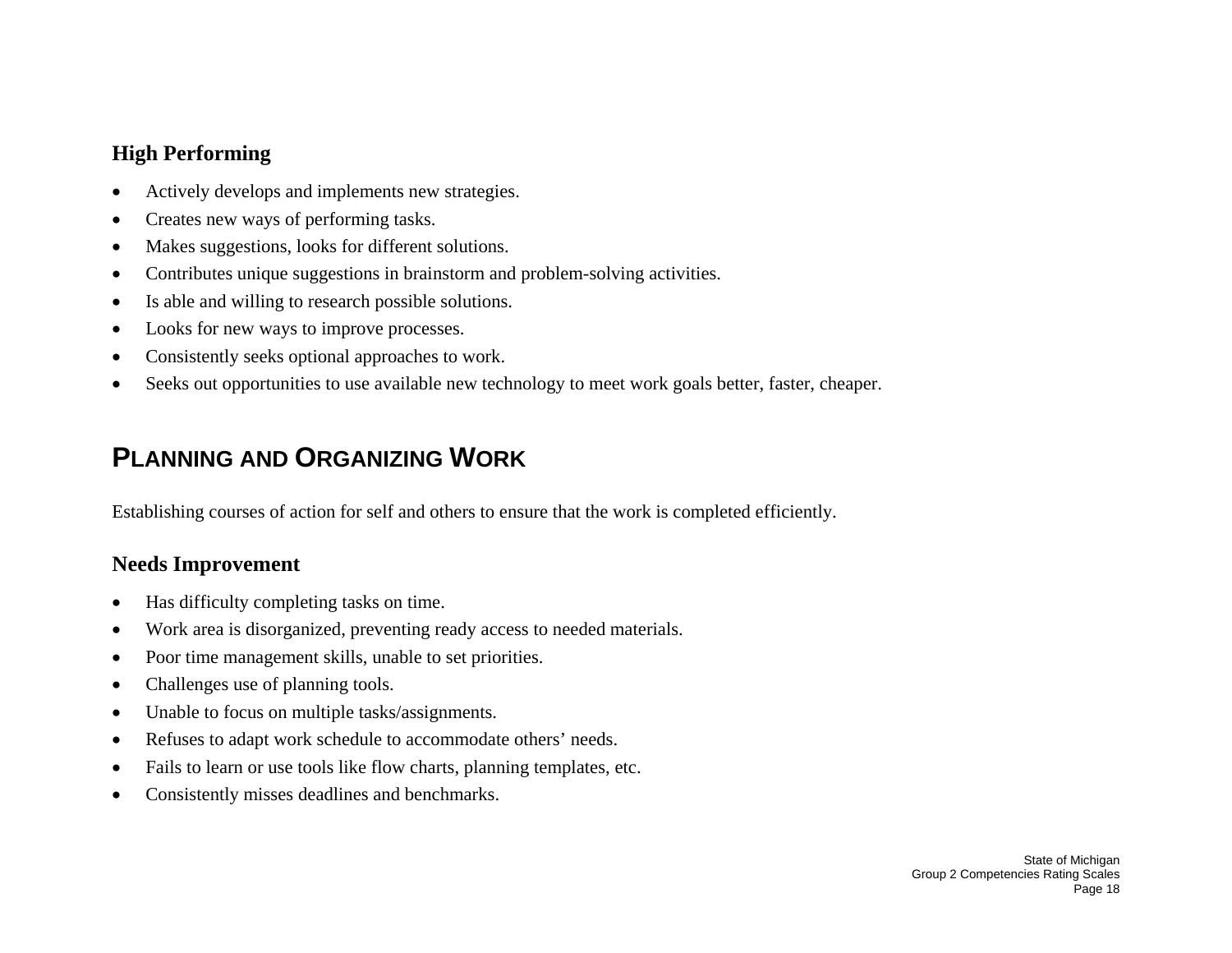- •Plans workload to ensure timely completion of tasks.
- •Assists staff with time management when appropriate.
- •Good attendance/starts work on time.
- •Can recognize priorities and reorganize work tasks accordingly.
- •Uses available organizing tools to plan work.
- •Proposes timeline and benchmarks for new work assignments and modifies as needed.
- •Maintains an organized work space that permits rearranging of work, files.
- •Anticipates possible slow points in planning timelines.

## **High Performing**

- •Consistently prioritizes tasks so all work of group is completed efficiently.
- •Performs multiple tasks in a timely and professional manner.
- •Actively develops organizing strategies to benefit others.
- •Understands sequential and/or interdependent nature of work and anticipates/plans for lags in response from others.
- •Designs organizational tools as needed to organize and complete work assignments.
- •Regularly improves and enhances processes.
- •Models high functioning uses of appropriate organizing tools.
- •Goes out of way to use new tools for planning and organizing work and shares with managers and teams.

# **TECHNICAL/PROFESSIONAL KNOWLEDGE AND SKILLS**

BARS are not available for this competency. Behaviors should be specific to the individual job.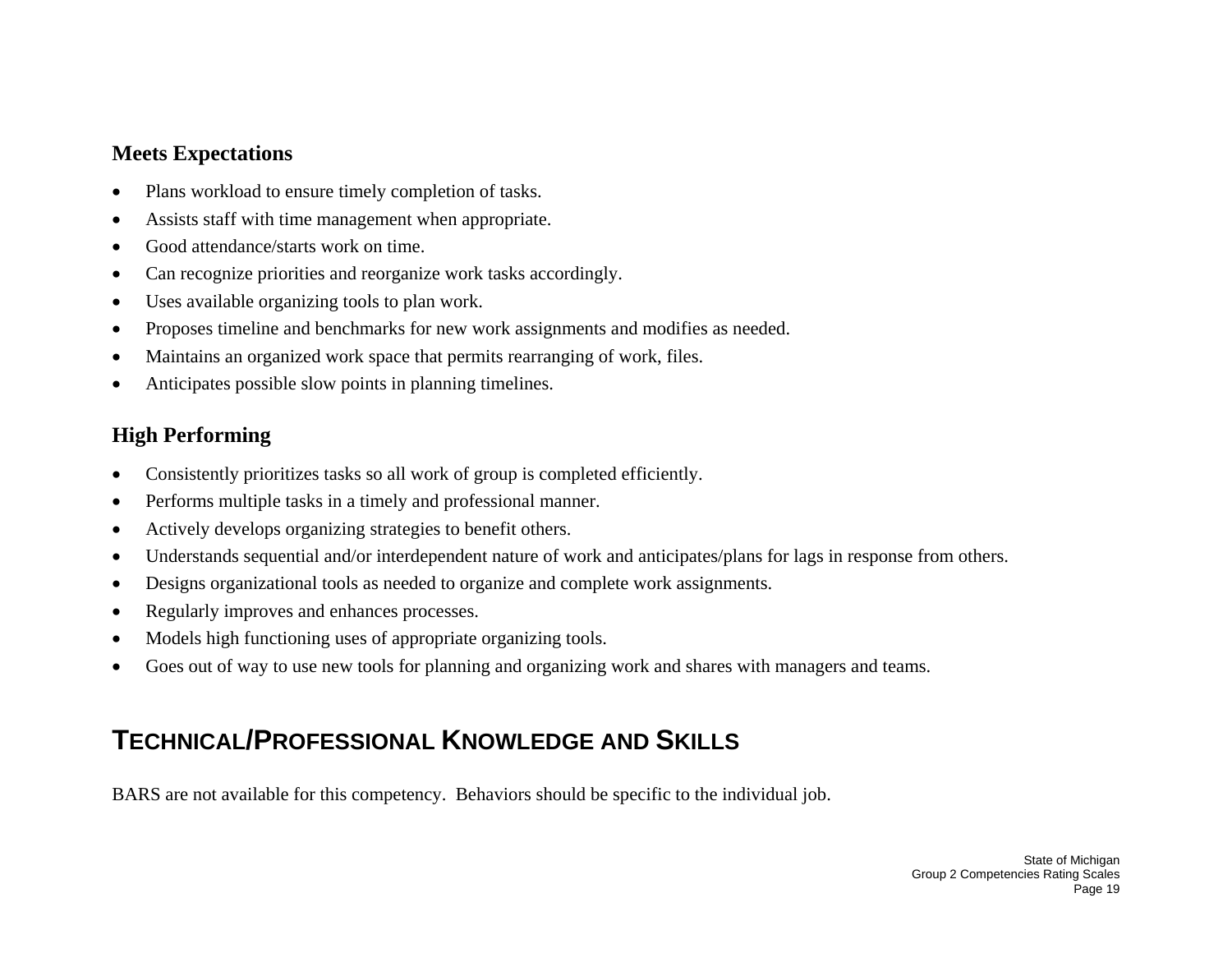## **VALUING DIVERSITY AND INCLUSION**

Actively appreciating and including the diverse capabilities, insights, and ideas of others and working effectively and respectfully with individuals of diverse backgrounds, styles, abilities, and motivations.

#### **Needs Improvement**

- •Is not able to articulate an understanding of the value of diversity and inclusion.
- •Does not treat all people respectfully.
- •Uses offensive or exclusionary communication.
- •Does not work cooperatively and effectively with all people from different backgrounds or diversity.
- •Does not understand how personal values and biases can impact behavior.
- $\bullet$ Does not strive to understand others' backgrounds, styles, abilities, and motivations.

### **Meets Expectations**

- •Able to articulate an understanding of the value of diversity and inclusion.
- •Treats all people respectfully regardless of diversity.
- •Communicates in positive non-offensive and inclusive terms with all people regardless of background or diversity.
- •Works cooperatively with all people regardless of background or diversity.
- •Understands how personal values and biases could impact behavior.
- •Strives to understand others' backgrounds, styles, abilities, and motivations.

## **High Performing**

• Able to articulate an understanding of the value of diversity and inclusion and engages in behaviors that support diversity and inclusion.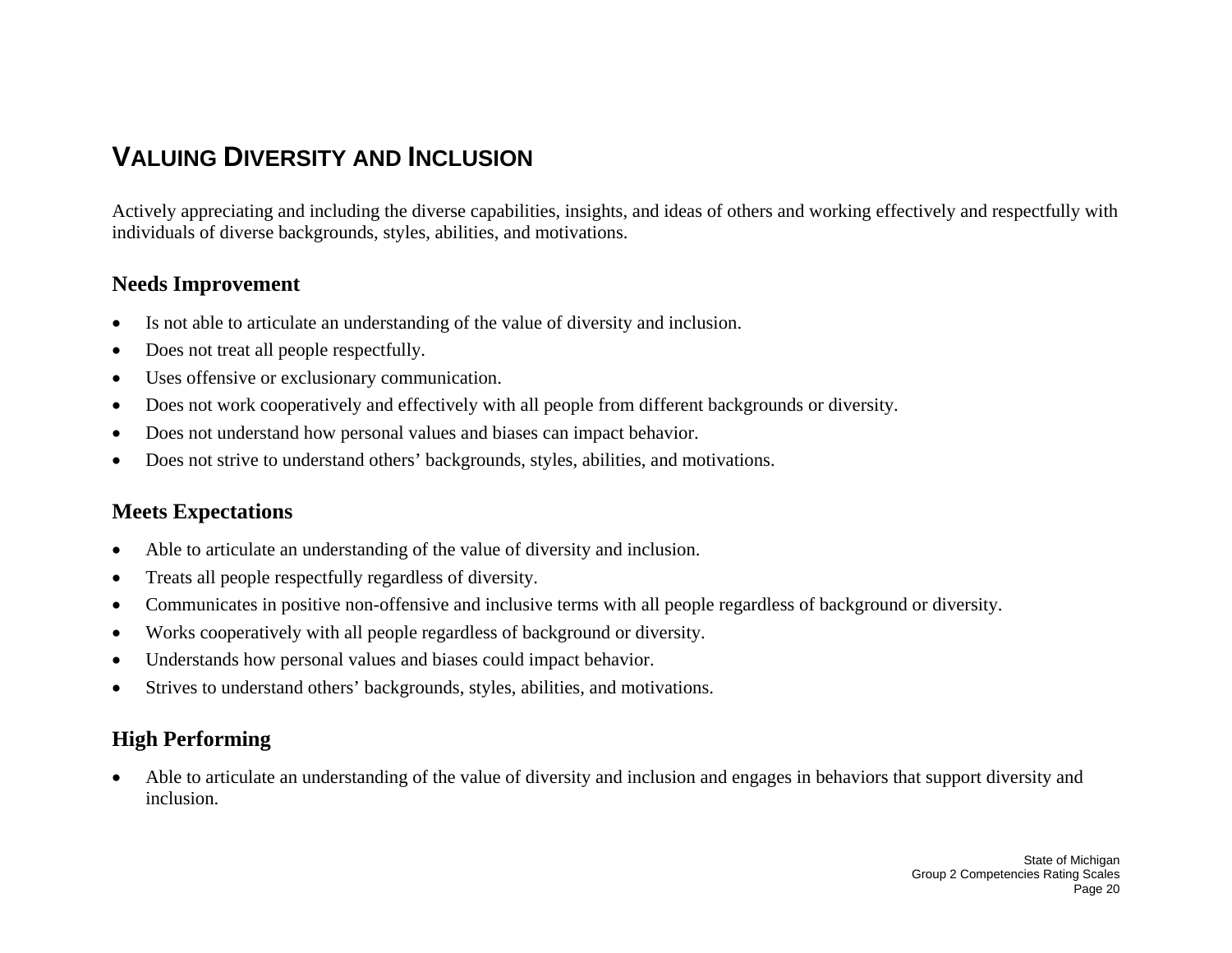- •Models behaviors to consistently treat all people respectfully regardless of diversity and acknowledges others that do the same.
- • Communicates in positive, non-offensive and inclusive terms with all people regardless of background or diversity, and appropriately expresses disapproval of offensive communications by others.
- •Works cooperatively and effectively with all people regardless of background or diversity.
- •Makes it a regular practice to examine personal values and biases to maximize inclusion of diverse perspectives.
- •Strives to understand others' backgrounds, styles, abilities, and motivations and encourages others to do the same.

# **WORK STANDARDS**

Setting high standards of performance for self and staff; assuming responsibility and accountability for successfully completing assignments or tasks; and self-imposing standards of excellence rather than having standards imposed.

- •Standards must be imposed.
- •Excessive absenteeism and lack of foresight contributes to incomplete work assignments.
- •Fails to meet standards of performance.
- •Does not assume responsibility and accountability for lack of performance.
- •Makes excuses and blames others, often late with results.
- •Performs at a minimal standard.
- •Challenges benchmarks or performance measures.
- •Encourages colleagues to ignore certain standards.